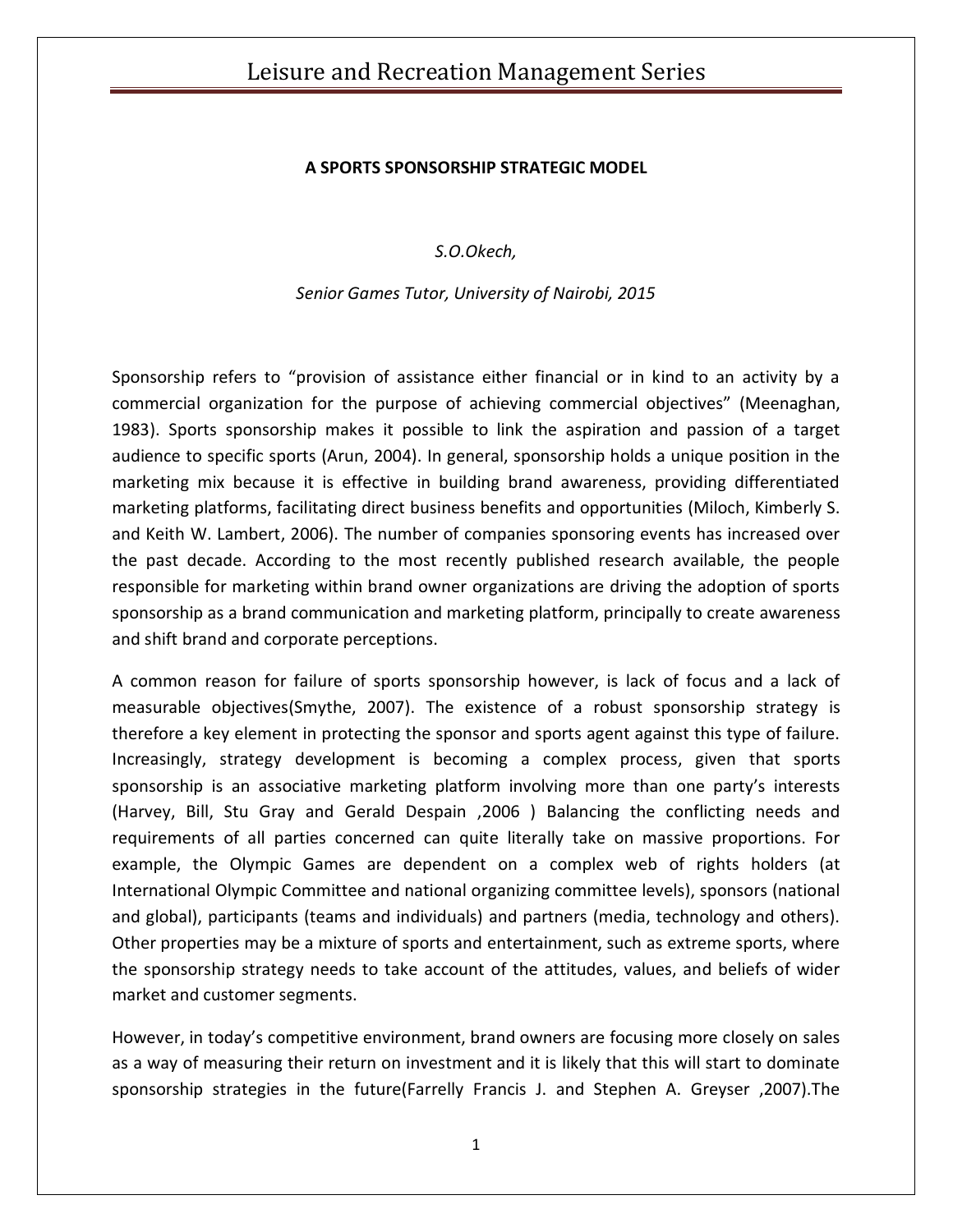# Leisure and Recreation Management Series

sponsorship strategic process can be broken down into six steps that apply to the majority of sports sponsorships:

• **Step 1: Existing activity review** – for example, a qualitative and quantitative review of the current or past sports properties

• **Step 2: Sponsorship policy and strategy** – this should contain measurable objectives, audience segmentation, brand fit as well as how the sponsorship property will integrate with other brand communication and marketing activities.

• **Step 3: Negotiation** – there are four predictable outcomes at this stage of the sponsorship process: no deal, renewal, renewal with new conditions or a new sponsorship program with either the existing sports rights holder or a new rights holder.

• **Step 4: Activation of the sponsorship program** – this is dependent on a number of factors, including the creative quotient of the sponsorship programme, the resources available to activate the intellectual property rights (IPR) acquired by the sponsor and the partners involved in the program.

• **Step 5: Return on investment (ROI)** – traditionally, ROI has been based largely on media value, such as advertising media equivalency, (AME) but the tools available to sponsors are now much more sophisticated and provide a more accurate way of measuring sponsorship.

• **Step 6: 360° review of sponsorship programme** – this looks at whether the sponsorship property has performed its objectives in relation to the following audiences:

- Brand owner
- Sports rights holder
- Fans and consumers
- Other stakeholders.

#### **CONCLUSION**

An important critical success factor for selling sponsorship is that the starting point of the sales process must be from the perspective of the brand owner – the potential sponsor ( ). All too often, excellent sponsorship opportunities fail to attract consideration because they have not been presented in a relevant way with the sponsorship property being used as part of a solution that will appeal (above all others) to the potential sponsor.